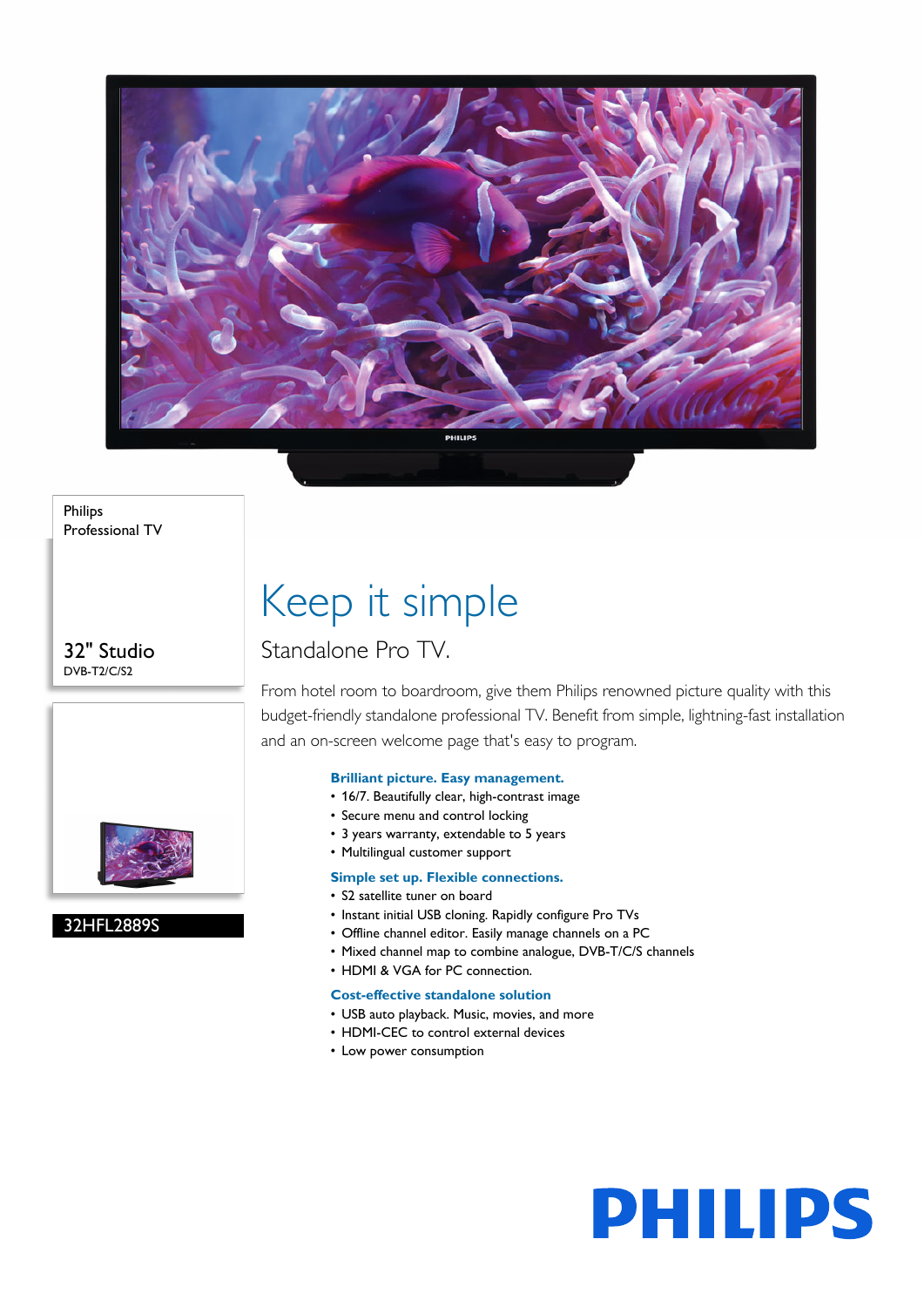## **Highlights**

#### **DVB-T/C/S channels**

One integrated channel list for digital (T/C/S) and analogue channels. This allows the guest to flick seamlessly between Analogue and Digital (T/C/S) channels.

#### **Instant initial USB cloning.**

Provides the ability to easily copy all programming and channel programming settings from one TV into other TV sets in less than a minute. The feature ensures uniformity

between TV sets and significantly reduces installation time and costs.

#### **Control locking**

By disabling or enabling the local control locking, the administrator can prevent unauthorised use of the TV via the control buttons, saving the hotelier overheads.

#### **USB auto playback.**

Share the fun. Connect your USB memorystick, digital camera, mp3 player or other

multimedia device to the USB port on your TV to enjoy photos, videos and music with the easy to use onscreen content browser.

#### **Low power consumption**

Philips TVs are designed to minimise power consumption. This will not only reduce environmental impact but also lower operating costs.

#### 32HFL2889S/12